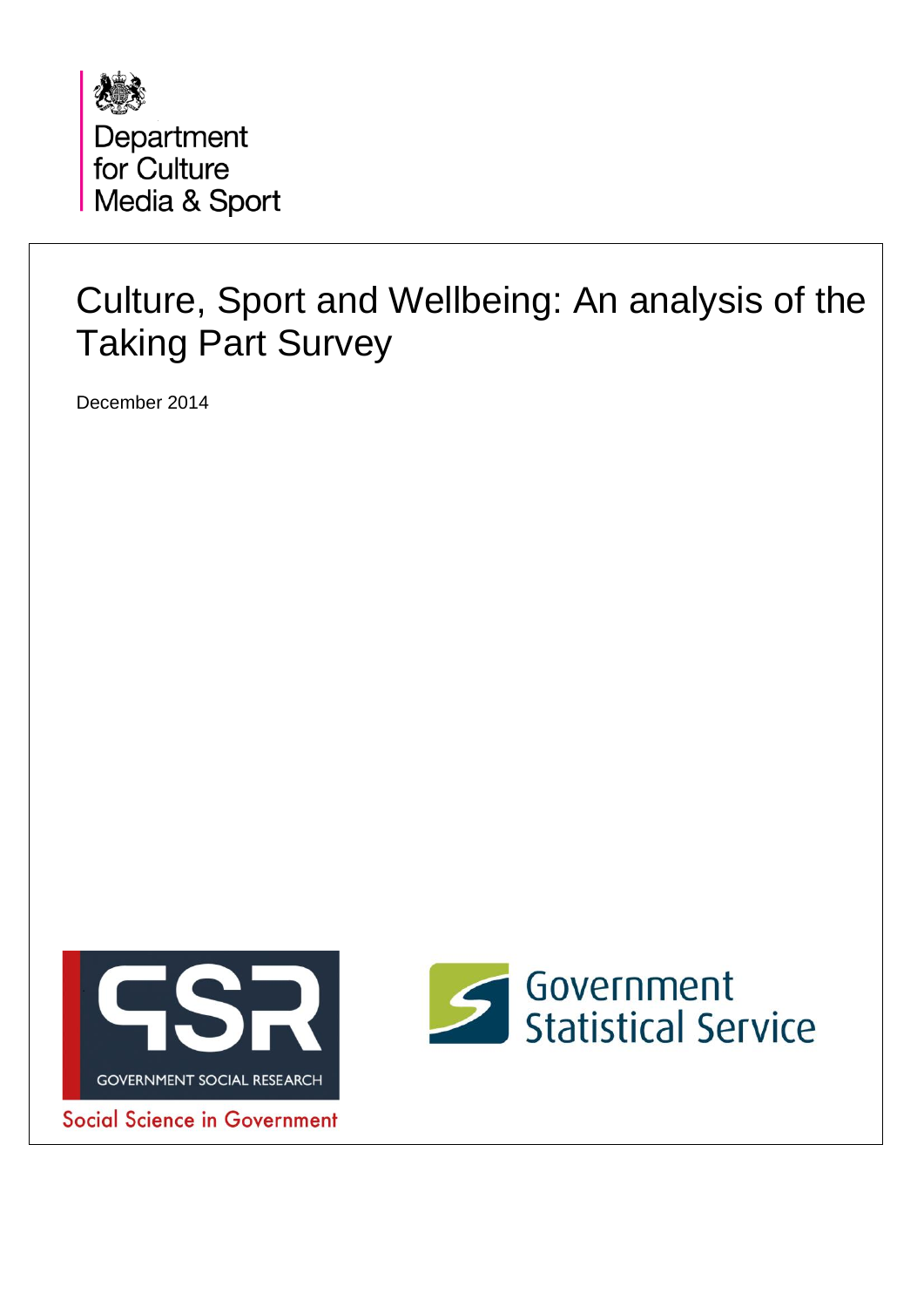*This report presents the results of an internal secondary analysis of Taking Part data. The analysis and reporting has been produced by Sam Tuckett (Assistant Statistician, DCMS) and Lee Smith (Head of Profession for Social Research, DCMS). The authors would like to thank Daniel Fujiwara (London School of Economics and Simetrica) for peer reviewing the approach and findings presented within the report.*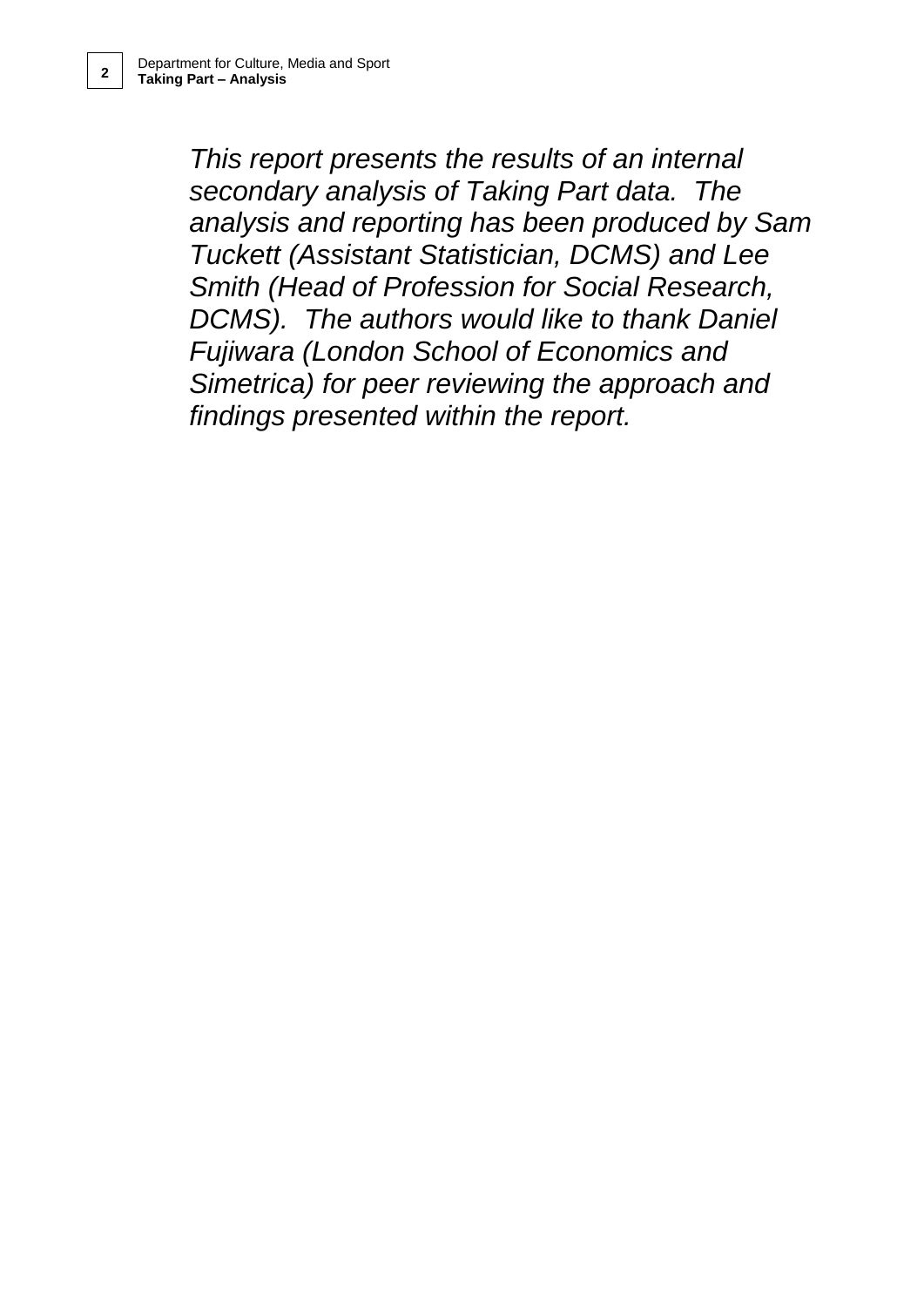### Contents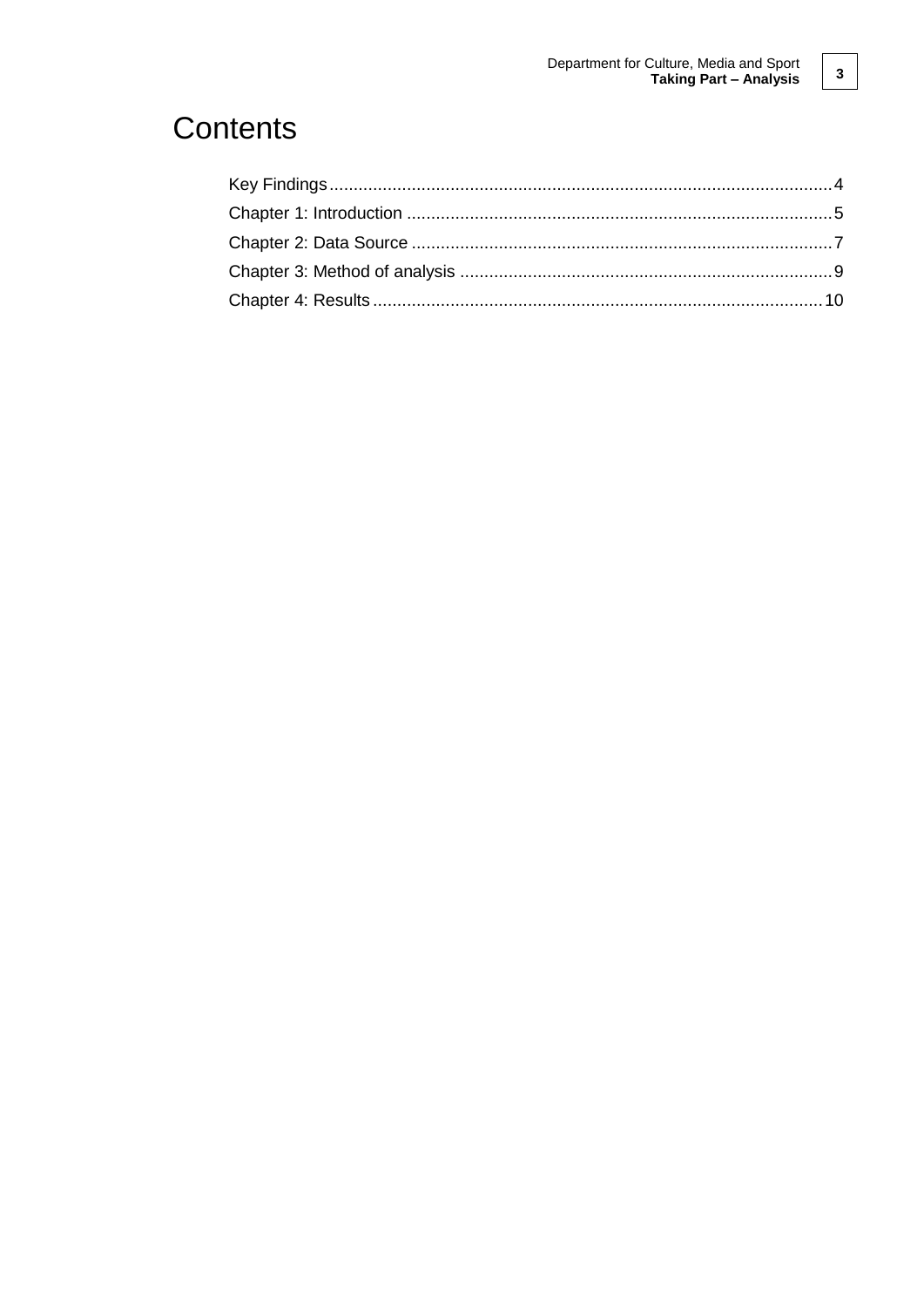## Key Findings

This report presents an analysis of Taking Part data investigating the impact of engagement with sport and culture on subjective wellbeing measured as happiness<sup>1</sup>.

This analysis provides strong statistical evidence $2$  for the association of engagement with sport and culture and an individual's reported happiness, controlling for other factors influencing wellbeing, e.g. income. Specifically, this research has produced robust evidence that people who:

- Have attended arts events in the last 12 months are significantly happier than those who have not, even when other factors influencing happiness are controlled for.
- Have participated in moderate intensity sport in the last 4 weeks are significantly happier than those who have not, when other factors are controlled for.
- Have visited a heritage site in the last 12 months are significantly happier than those who had not, even when other factors are controlled for.
- Have visited a library in the last 12 months are significantly less happy than those who have not, even when other factors are controlled for.

Although it is not possible to demonstrate causality from the current analysis this is a well-recognised difficulty in analysis exploring impacts on subjective well-being, which can only be comprehensively addressed through experimental study. Most published papers use the same statistical methodology as this paper rather than experiments to analyse wellbeing.

In the absence of evidence on causality, this analysis goes a long way to making a robust case for the association between engagement in culture and sport and an individual's happiness, beyond the impact of other factors. This stands as further evidence to support the inclusion of culture and sport measures within the ONS domains included in its national wellbeing programme.

In addition to this programme of Taking Part analysis, DCMS has published work to further understand the social and wellbeing impacts of engagement with its sectors. This has included work to value the wellbeing impacts of engagement with culture and participation in sport. This work, undertaken by researchers at London School of Economics (LSE) was published by DCMS in April 2014<sup>3</sup>.

Since April 2013, the Taking Part survey has included additional subjective wellbeing questions taken from the ONS measuring wellbeing programme. The first full year's data can be explored later in 2014.

Quantifying the social impacts of sport and culture: <https://www.gov.uk/government/publications/quantifying-the-social-impacts-of-sport-and-culture>

<sup>1</sup> Based on the single measure incorporated within the Taking Part survey 'Taking all things together how happy would you say you are'?

 $2$  Associations reported are statistically significant at the 95% level unless otherwise stated.

<sup>3</sup> Quantifying and valuing the wellbeing impacts of culture and sport: [https://www.gov.uk/government/publications/quantifying-and-valuing-the-wellbeing-impacts-of](https://www.gov.uk/government/publications/quantifying-and-valuing-the-wellbeing-impacts-of-culture-and-sport)[culture-and-sport,](https://www.gov.uk/government/publications/quantifying-and-valuing-the-wellbeing-impacts-of-culture-and-sport)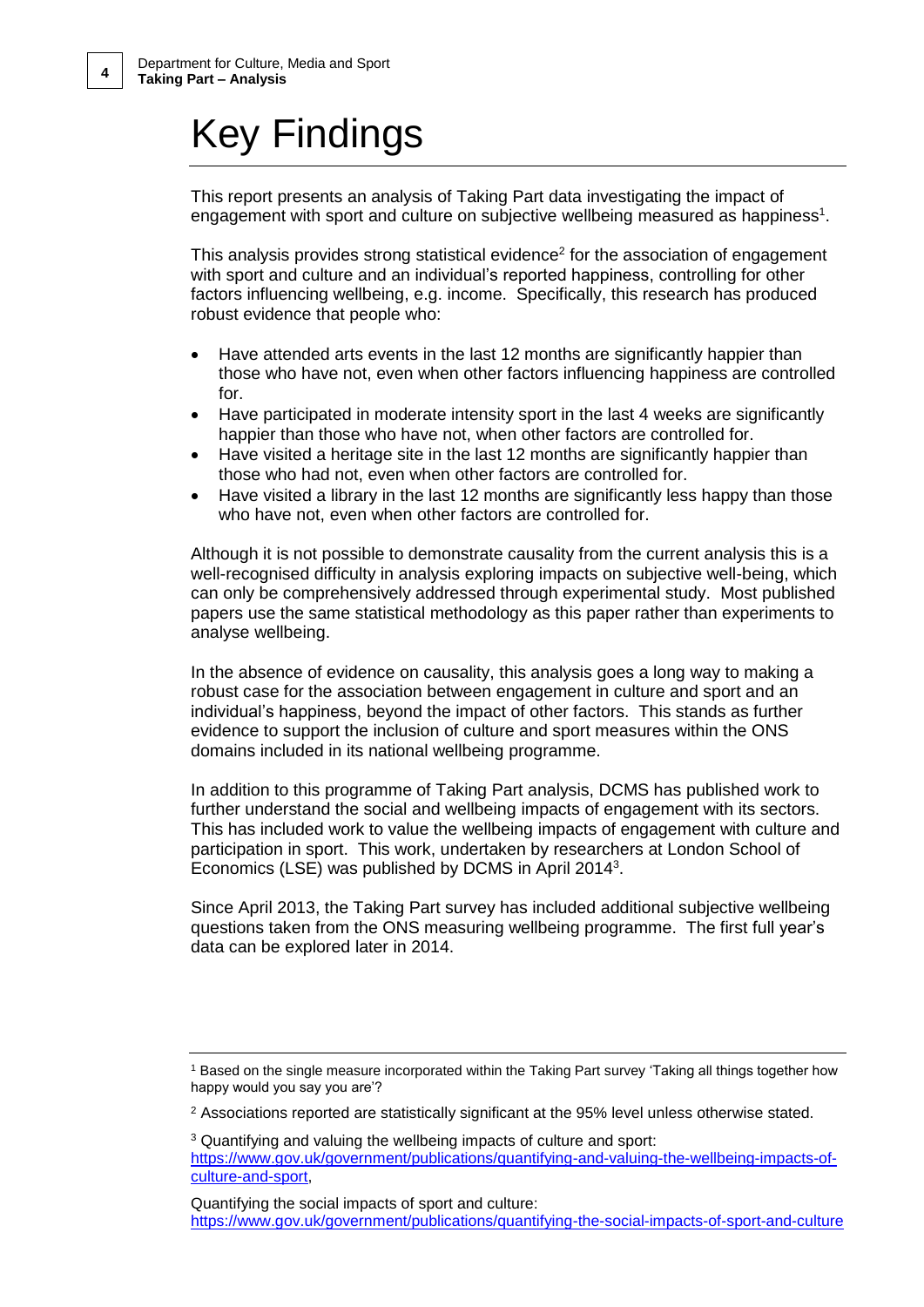## Chapter 1: Introduction

#### **1.1 Background**

UK Government interest in understanding the social impact of policy and measuring its impact in terms of wellbeing has grown substantially over the past few years. Government policy and analysis is increasingly seeking to consider the social impacts of Government decision making and intervention alongside more traditional economic measures. To this end, supplements to HM Treasury Green Book guidance seek to inform methods for the consideration of such non-economic impacts. In addition, the Office for National Statistics (ONS) continues to release annual data on national [subjective wellbeing.](http://www.ons.gov.uk/ons/guide-method/user-guidance/well-being/index.html) Reflecting the importance of sport and culture in influencing people's quality of life, the ONS incorporated engagement with culture and participation in sport within its domain measures of national well-being<sup>4</sup> in May 2013.

This release presents the findings of further analysis of Taking Part data to update and enhance the original results published within the August 2012 annual report and user event in November 2012. It includes the results of a regression analysis investigating the association between participation in DCMS sectors and subjective wellbeing measured as happiness. This analysis is based on Taking Part data from 2010/11 – 2012/13. The report; its approach and findings, has been peer reviewed by Daniel Fujiwara (LSE) who is an expert in the analysis of wellbeing data.

This analysis enables DCMS to draw more robust conclusions about the specific associations between culture, sport and individuals' reported happiness, controlling for the impact of other factors e.g. income and age.

#### **1.2 Previous evidence**

In August 2012 DCMS published initial analysis $<sup>5</sup>$  on the impact of culture and sport</sup> participation and engagement on the Taking Part measure of happiness. This analysis was of Taking Part 2011/12 annual data only. Further developments of the analysis were also presented in November 2012 at the Taking Part User Event<sup>6</sup>.

Key findings from the previous Taking Part analysis included:

*Comparability with other well-being analysis<sup>7</sup>*

 $5 \overline{\text{See}}$ :

[https://www.gov.uk/government/uploads/system/uploads/attachment\\_data/file/77920/Taking\\_Part\\_2011\\_](https://www.gov.uk/government/uploads/system/uploads/attachment_data/file/77920/Taking_Part_2011_12_Annual_Report.pdf) 12 Annual Report.pdf

 $6$  See:

[https://www.gov.uk/government/uploads/system/uploads/attachment\\_data/file/138076/2012\\_TP\\_user\\_ev](https://www.gov.uk/government/uploads/system/uploads/attachment_data/file/138076/2012_TP_user_event_Social_impacts.pdf) [ent\\_Social\\_impacts.pdf](https://www.gov.uk/government/uploads/system/uploads/attachment_data/file/138076/2012_TP_user_event_Social_impacts.pdf)

 $7$  The single measure incorporated within the Taking Part survey is 'Taking all things together how happy would you say you are'? This is measured on a 10-point bipolar scale where '1' is *extremely unhappy* and '10' is *extremely happy*. This question is used as the proxy measure of subjective well-being within the presented analysis. It is however a different question from the measure of self-reported happiness used in the ONS survey, which asks 'overall, how happy did you feel yesterday'? The ONS question is answered on an 11-point unipolar scale where '0' is *not at all* and '10' is *completely*. These differences should be considered when making any comparisons between both surveys.

<sup>4</sup> See: [http://www.ons.gov.uk/ons/rel/wellbeing/measuring-national-well-being/domains-and-measures--](http://www.ons.gov.uk/ons/rel/wellbeing/measuring-national-well-being/domains-and-measures---may-2013/index.html) [may-2013/index.html](http://www.ons.gov.uk/ons/rel/wellbeing/measuring-national-well-being/domains-and-measures---may-2013/index.html)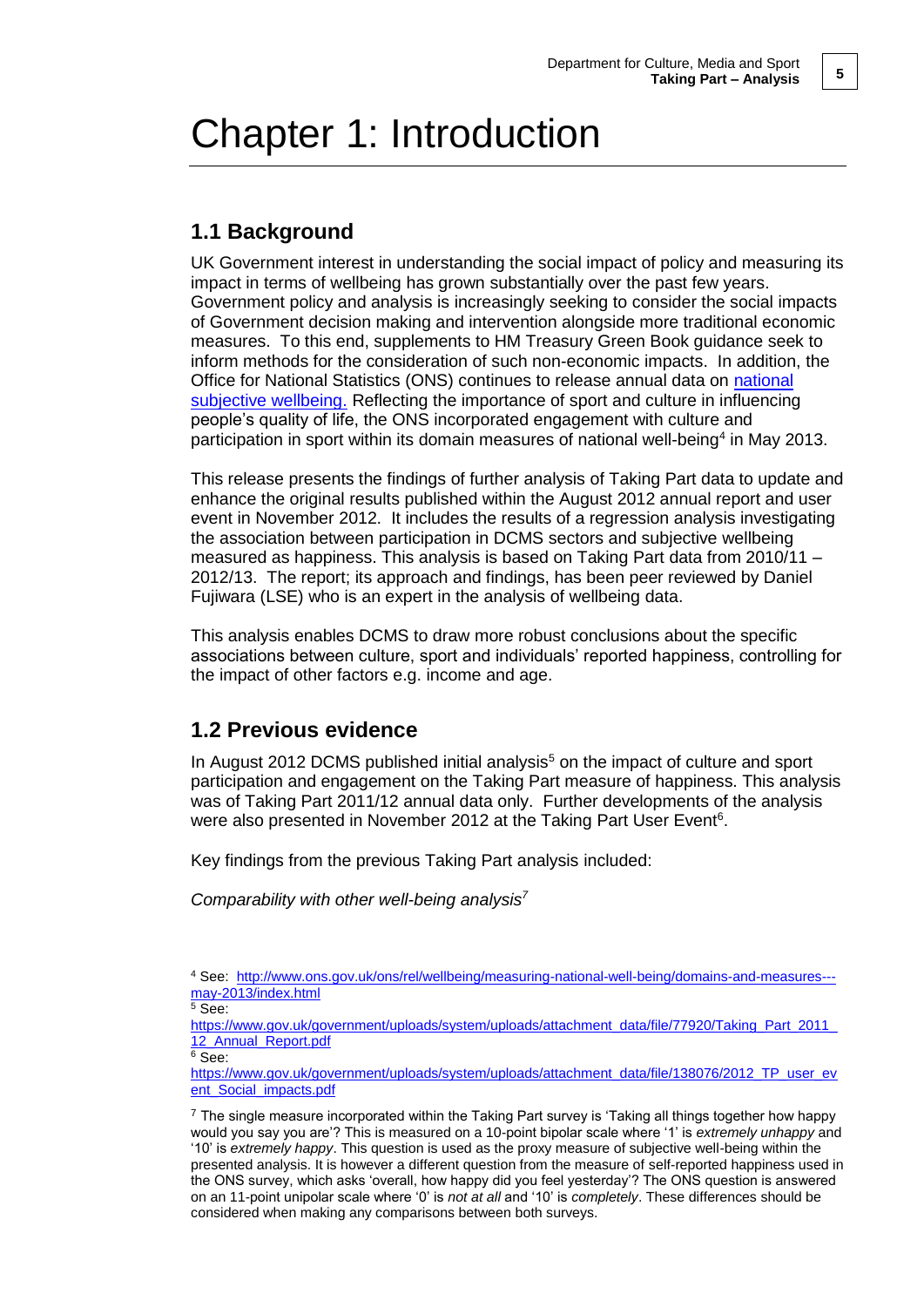- The average happiness score for the whole sample in 2011/12 was 7.9, which was broadly comparable with the ONS measure of happiness reported in its first annual results (7.36). More than four out of five (83.3%) people gave a happiness score of 7 or more. Only 3.6% of people gave a score of less than 5.
- The overall reported levels of happiness demonstrated patterns found in the analysis of wellbeing data from other sources i.e. a broad correlation between happiness and income and a broadly u-shaped relationship between age and happiness.

*Impact of culture and sport on subjective wellbeing measured as happiness*

- In relation to a number of DCMS sectors there is a significant association between sport participation/cultural engagement and happiness. Specifically, those who engage/participate report significantly higher levels of happiness than those who do not. This lends support to the view that culture and sport improve people's quality of life on a measure of subjective well-being. However this finding from previous analysis does not control for other factors associated with happiness e.g. income.
- Further analysis to control for income levels showed continued evidence for an association between engagement with a number of DCMS sectors and happiness.

The previously published analysis therefore presented evidence for a positive association between engagement in sport and culture and Taking Part's measure of happiness. However, at that time a more robust analysis controlling for multiple factors associated with well-being had not been conducted. As a result it was not possible to draw stronger conclusions from the existing analysis as to any identified associations.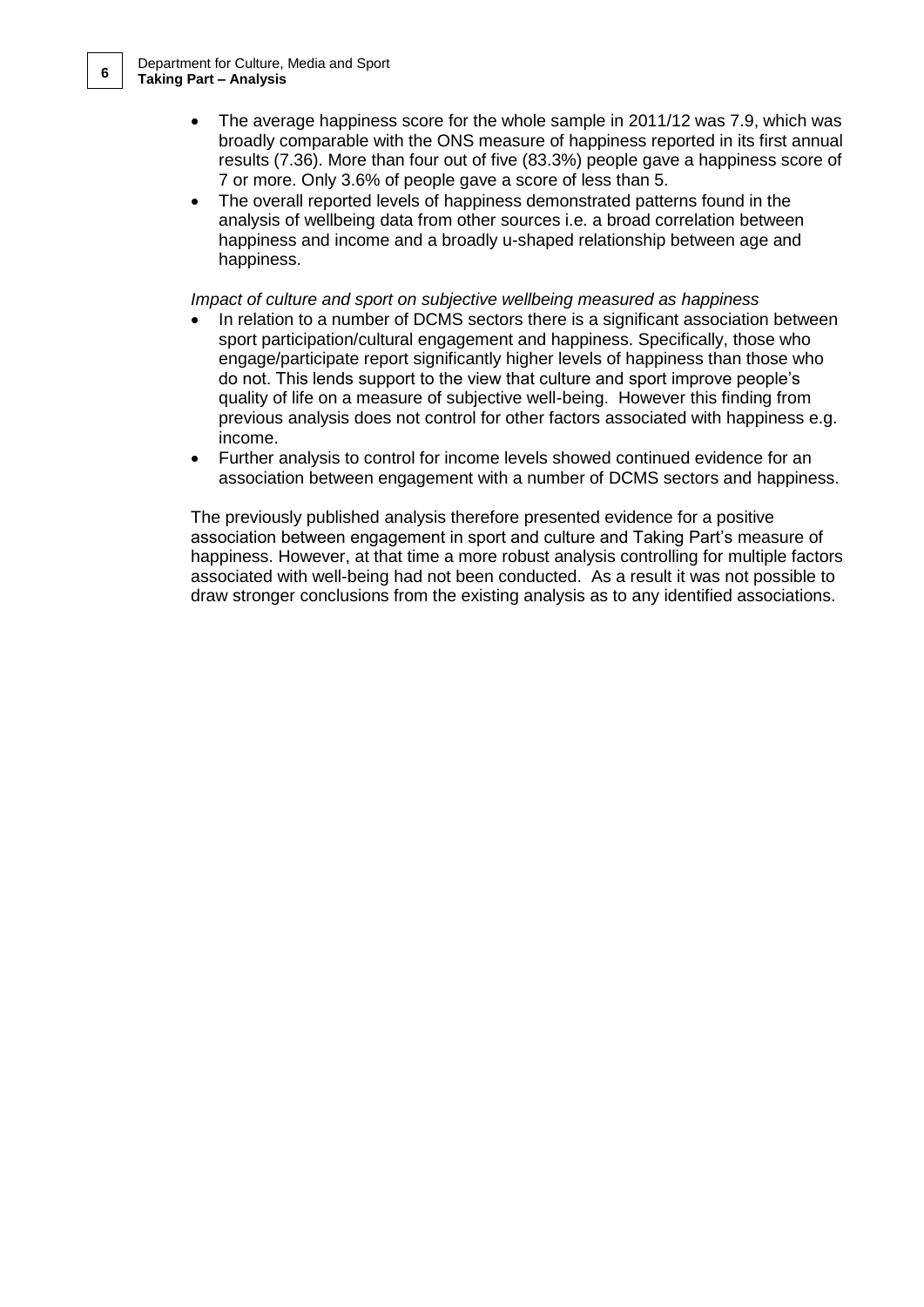## Chapter 2: Data Source

Taking Part is a survey commissioned by the Department for Culture, Media and Sport in partnership with Arts Council England, Sport England and English Heritage. It collects data on leisure, culture and sport participation and engagement within England.

Taking Part is a face to face survey which collects data on a random sample of addresses and as such, provides a representative sample of the population of England.

The survey provides a repeated cross-sectional dataset from 2005/06 to 2012/13 with a current sample size of roughly 10,000 adults per year. From 2011/12 onwards the survey has included a longitudinal aspect, whereby previous respondents were followed up and re-interviewed. For the purposes of this work, follow up interviews have been excluded from the data to avoid respondents being included twice.

The analysis presented in this report looks at data from year 6, 7 and 8 of the survey, 2010/11 – 2012/13 as this was the most recent and longest stretch for which the variables of interest are consistent.

This report looks at the effects of engagement in sport and culture on subjective wellbeing measured as happiness. In Taking Part, this is the question 'Taking all things together, how happy would you say you are?' where 1 = 'extremely unhappy' and 10 = 'extremely happy'. Happiness is known as an affective measure of wellbeing in that it captures momentary wellbeing and mood. It is a substantively different measure of wellbeing to evaluative wellbeing measures, such as life satisfaction which taps into both a person's momentary emotions as well as a cognitive evaluation of how their life is going compared to peers, goals and previous experiences. The drivers and determinants of affective and evaluative measures of wellbeing are often distinct and so these caveats should be taken into account when comparing the results in this report with studies looking at sports, culture and evaluative measures of wellbeing. Cultural variables, as well as those likely to impact upon wellbeing, which have been adjusted for in this analysis, are outlined in Table 1.

The cultural variables selected are the headline measures as reported in the Taking Part survey reports, with the exception of the arts attendance and participation variables for which definitions are given in table 1.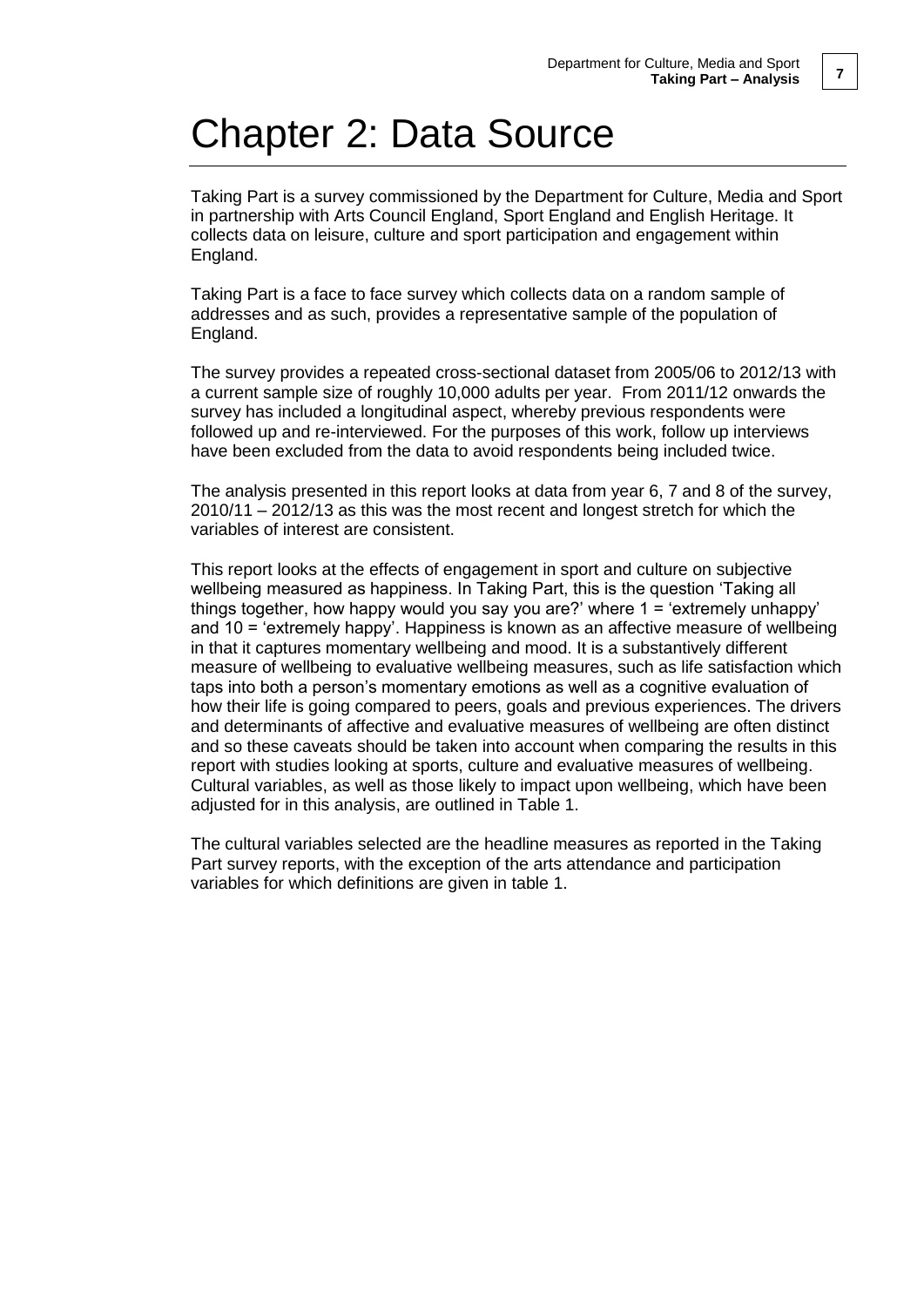| Variable                 | <b>Definition</b>                                                                                  |  |  |
|--------------------------|----------------------------------------------------------------------------------------------------|--|--|
| Sport participation      | $1 =$ taken part in 30 minutes+ of moderate intensity                                              |  |  |
|                          | sport in the last 4 weeks, $0 =$ otherwise                                                         |  |  |
| Museum visits            | $1 =$ visited a museum or gallery at least once in the                                             |  |  |
|                          | last 12 months, $0 =$ otherwise                                                                    |  |  |
| Heritage visits          | $1 =$ visited a heritage site at least once in the last                                            |  |  |
|                          | 12 months, $0 =$ otherwise                                                                         |  |  |
| Archive visits           | $1 =$ visited an archive or records office at least<br>once in the last 12 months, $0 =$ otherwise |  |  |
| Arts attendance          | 1 = attended an exhibition, opera, live music event,                                               |  |  |
|                          | ballet, other dance performance, play or drama in                                                  |  |  |
|                          | the last 12 months, $0 =$ otherwise                                                                |  |  |
| Arts participation       | 1 = Took part in ballet, other dance, sang to an                                                   |  |  |
|                          | audience, played a musical instrument to an                                                        |  |  |
|                          | audience or for pleasure, painting, photography,                                                   |  |  |
|                          | craft, rehearsed or performed in a play/drama,<br>written stories, plays or music in the last 12   |  |  |
|                          | months, $0 =$ otherwise                                                                            |  |  |
| Olympic support          | 1 = supportive of the UK hosting the 2012 summer                                                   |  |  |
|                          | Olympic/Paralympic Games in London, 0 =                                                            |  |  |
|                          | otherwise                                                                                          |  |  |
| Urban area               | $1 =$ lives in an urban area according to                                                          |  |  |
|                          | classifications from the Office of National Statistics,                                            |  |  |
|                          | $0 =$ otherwise                                                                                    |  |  |
| Lives with children      | $1 =$ lives in a household with children, $0 =$                                                    |  |  |
|                          | otherwise                                                                                          |  |  |
| Working                  | $1 =$ currently in paid employment, $0 =$ otherwise                                                |  |  |
| Voluntary work           | $1 =$ Volunteered once or more in the last 12                                                      |  |  |
| Library                  | months, 0= otherwise<br>$1 =$ attended a library once or more in the last 12                       |  |  |
|                          | months, $0 =$ otherwise                                                                            |  |  |
| North                    | $1 =$ lives in the North of England, $0 =$ otherwise                                               |  |  |
| Midlands                 | $1 =$ lives in the Midlands of England, $0 =$ otherwise                                            |  |  |
| South                    | $1 =$ lives in the South of England, $0 =$ otherwise                                               |  |  |
| East                     | $1 =$ lives in the East of England, $0 =$ otherwise                                                |  |  |
| <b>Marital Status</b>    | $1 =$ married, $0 =$ otherwise                                                                     |  |  |
| Health                   | Self-ranked health on a scale of $1-5$ , $1 =$ very poor                                           |  |  |
|                          | health, $5 = \text{very good health}$                                                              |  |  |
| Male                     | $1 = Male$ , $0 = otherwise$                                                                       |  |  |
| White                    | $1 =$ white group, $0 =$ otherwise                                                                 |  |  |
| Religion                 | $1 =$ Religious (self-reported), $0 =$ otherwise                                                   |  |  |
| Age                      | Age of respondent in years                                                                         |  |  |
| Age squared<br>LN income | Age of respondent in years squared<br>Natural Logarithm of income, measured as                     |  |  |
|                          | midpoint of the income band selected, ranging                                                      |  |  |
|                          | from £2,500 and under to £50,000. This relates to                                                  |  |  |
|                          | personal earnings in the last year before tax and                                                  |  |  |
|                          | other deductions.                                                                                  |  |  |
| Education                | $1 = 5$ A*-C GCSEs or above $0 =$ otherwise                                                        |  |  |
| Social rented            | $1 =$ lives in social sector rented housing, $0 =$                                                 |  |  |
|                          | otherwise                                                                                          |  |  |
| Private rented           | $1 =$ lives in private sector rented housing, $0 =$                                                |  |  |
|                          | otherwise                                                                                          |  |  |
| Socialise                | $1 =$ seeing friends and family listed as free time                                                |  |  |
|                          | $activity, 0 = otherwise$                                                                          |  |  |

#### **Table 1: Definition of variables included in the model**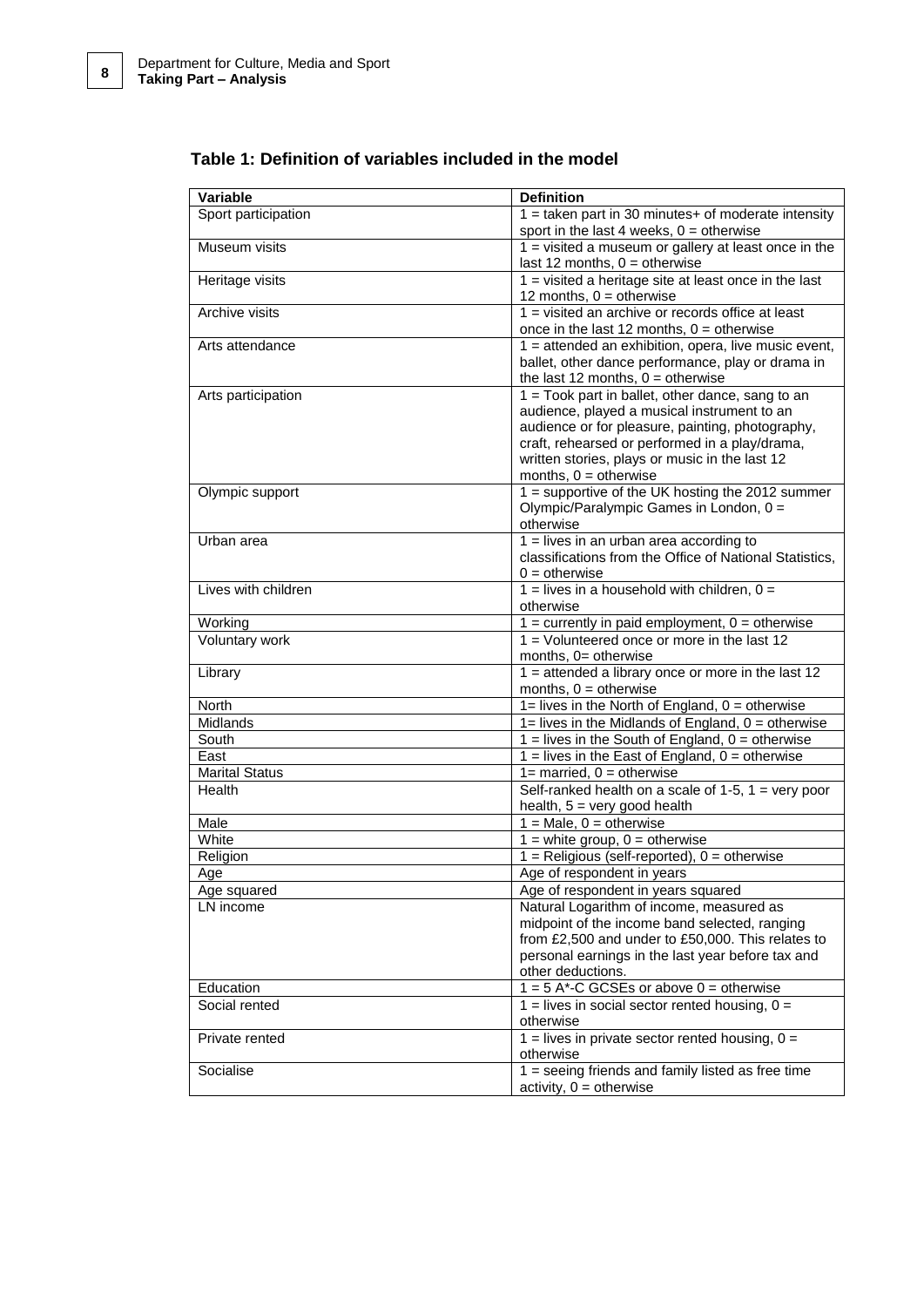## Chapter 3: Method of analysis

This report presents a linear regression model<sup>8</sup> that was applied to the outcome of the Taking Part subjective happiness question. The aim of this analysis is to investigate which of the considered factors (e.g. sport participation) have associations with happiness scores, whilst holding other factors constant. Therefore, the regression model allows us to identify where there is a significant association with subjective happiness beyond the influence of other factors e.g. income.

To test for impact of engagement with DCMS sectors on happiness, variables regarding participation with culture, sport, volunteering and the Olympics and Paralympics Games were added to the model. A full description of these variables is given in chapter 2.

Mathematically, the actual regression model will be fitted using ordinary least squares and the equation:

Happiness<sub>i</sub> =  $\alpha$  +  $\beta_1$ CS<sub>i</sub> +  $\beta_2$ X<sub>i</sub> +  $\varepsilon_i$ 

Where CS is a vector of culture and sport variables (the variables down to and including Olympic support in Table 1) and X is a vector or control variables as listed in Table 1.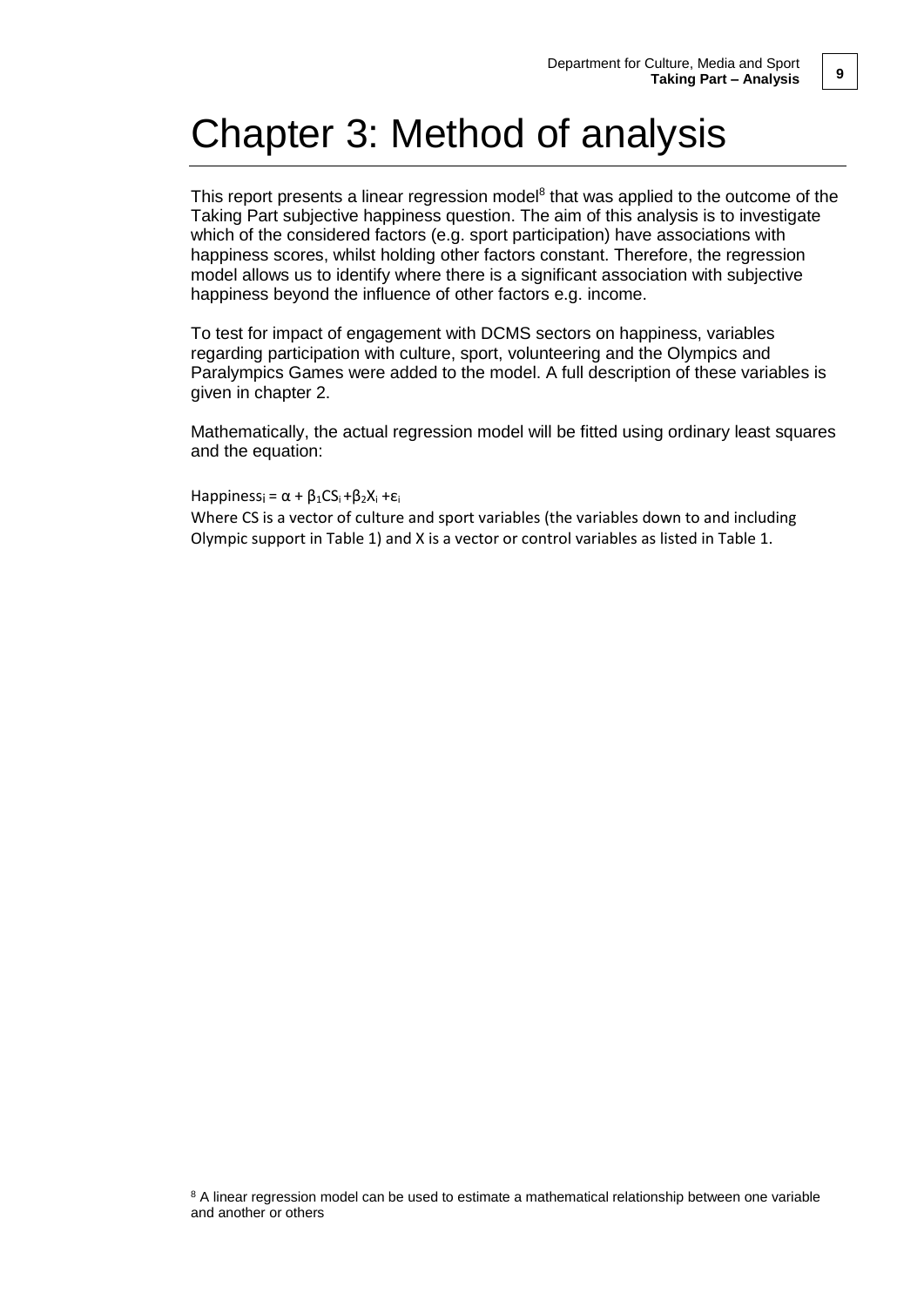## Chapter 4: Results

#### **3.1 Association between culture and sport and happiness.**

A linear regression model was conducted on data collected in the Taking Part survey between April 2010 and March 2013. Table 1 shows the model output. The R squared score for this model was 0.150, meaning that 15.0 per cent of the variation in happiness scores can be attributed to all the variables combined**.**

This is a typical R squared value for work looking at happiness and wellbeing and is  $comparable with other analysis in this area<sup>9</sup>. It indicates that although happens$ scores vary largely randomly, or based on far more than the variables considered here; there are underlying trends which can be associated with these variables.

Studies have found that wellbeing is highly stable over time due to personality traits. Eid and Diener, (2003) and Lykken and Tellegen, (1996) find that only 15%-20% of the variation in evaluative wellbeing measures are due to external factors and life circumstances. R squared values between 0.10 and 0.20 for wellbeing models of this kind are therefore to be expected.

Table 2 overleaf shows the results of the linear regression model<sup>10</sup>.

<sup>9</sup> For example, the R squared in analysis undertaken by London School of Economics using Taking Part data for 'The Happy Museum project' was 13%<http://www.happymuseumproject.org/>

<sup>10</sup> Diagnostic tests have been completed to ensure that the data does not suffer from hetroscedasticity or mulitcolinearity and that the distribution of the residuals is normal.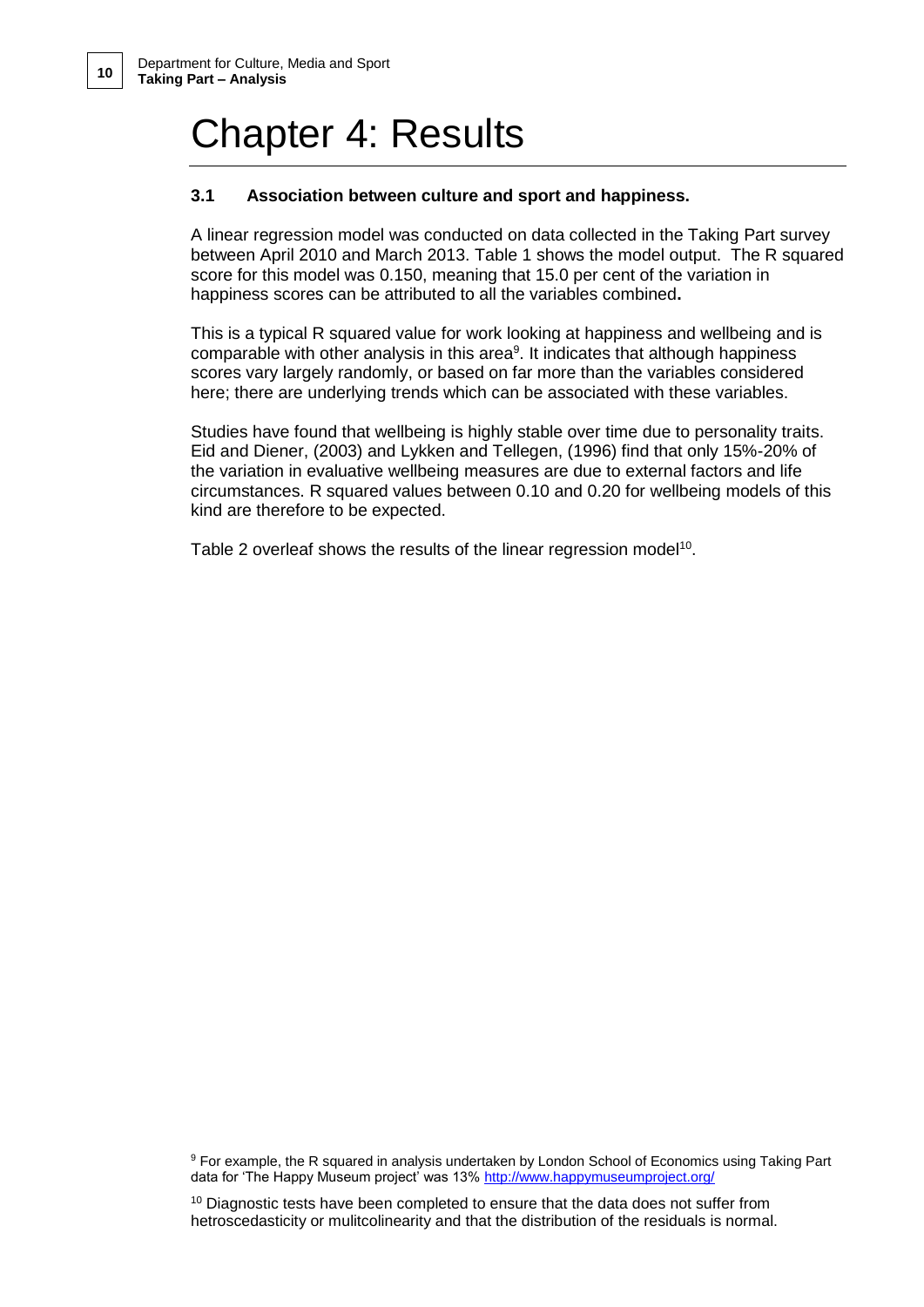| <b>Explanatory Variable</b> | <b>Coefficient</b>   | <b>Robust Standard error</b> |
|-----------------------------|----------------------|------------------------------|
| Sport participation         | $0.058***$           | 0.026                        |
| Museum visits               | 0.010                | 0.028                        |
| Heritage visits             | $0.116***$           | 0.036                        |
| Archive visits              | $0.092*$             | 0.054                        |
| Arts attendance             | $0.059**$            | 0.029                        |
| Arts participation          | 0.015                | 0.025                        |
| Olympic support             | $0.121***$           | 0.026                        |
| Urban area                  | $-0.044$             | 0.031                        |
| Lives with children         | 0.024                | 0.029                        |
| Working                     | $0.123***$           | 0.036                        |
| Voluntary work              | $0.049*$             | 0.027                        |
| Library                     | $-0.076***$          | 0.026                        |
| North                       | $0.119***$           | 0.042                        |
| Midlands                    | 0.039                | 0.045                        |
| South                       | 0.020                | 0.043                        |
| East                        | 0.027                | 0.050                        |
| <b>Marital Status</b>       | $0.633***$           | 0.028                        |
| Health                      | $0.541***$           | 0.017                        |
| Male                        | $-0.086***$          | 0.026                        |
| White                       | 0.030                | 0.046                        |
| Religion                    | $0.090***$           | 0.028                        |
| Age                         | $-0.069***$          | 0.005                        |
| Age squared                 | $0.001***$           | 0.000                        |
| LN income                   | $0.055***$           | 0.015                        |
| Education                   | $-0.108**$           | 0.042                        |
| Social rented               | $-0.064$             | 0.044                        |
| Private rented              | $-0.033$             | 0.035                        |
| Socialise                   | $0.237***$           | 0.042                        |
| Constant***                 | 5.580***             | 0.180                        |
| <b>R</b> Squared            | .150                 |                              |
| <b>Sample Size</b>          | 17,228               |                              |
| <b>Significance</b>         | ***<1%; **<5%; *<10% |                              |

#### **Table 2: Results of the regression model, April 2010 – March 2013**

The regression coefficients show the association of the variable with the outcome (happiness) holding all other factors in the table constant.

Results for the regions are relative to respondents who live in London.

Results for social and private rented accommodation are relative to respondents who are home owners.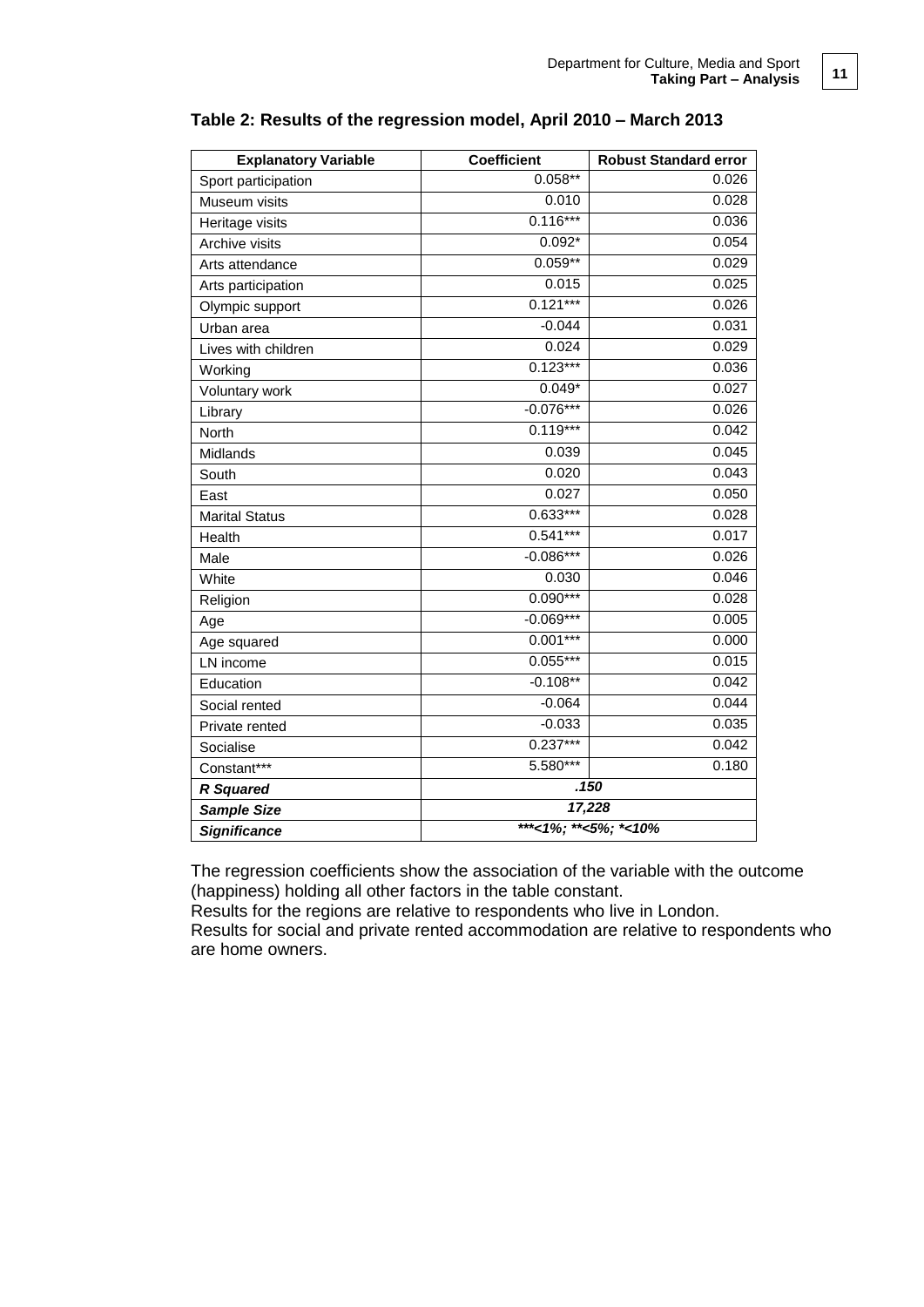The following variables had positive coefficients and had a statistically significant association with **higher** happiness scores<sup>11</sup>:

- Those that had participated in moderate intensity sport within the last 4 weeks. On average they reported happiness scores 0.8% greater than those who had not.
- Those that had visited a heritage site in the last 12 months. On average they reported happiness scores 1.6% greater than those who had not.
- Those that had attended an arts event within the last 12 months. On average they reported happiness scores 0.8% greater than those who had not.

Given that wellbeing does not vary greatly due to external factors, the changes described above are non-trivial.

Conversely, the following had negative coefficients and had a statistically significant association with **lower** happiness scores:

• Those that had visited a library within the last 12 months. On average they reported happiness scores 1.0% less than those who had not.

The reasons underlying this finding are not clear. Further work will be needed to understand whether the nature of library use and/or the happiness levels of those groups using libraries are key factors.

Engagement with the following DCMS sectors was **not** found to be significantly associated with happiness within the model:

- Those that had visited a museum or gallery in the last 12 months
- Those that had participated in arts activities (as opposed to attending) as defined in table 1 in the last 12 months.

<sup>11</sup> Results described are statistically significant at the 95% level unless otherwise mentioned